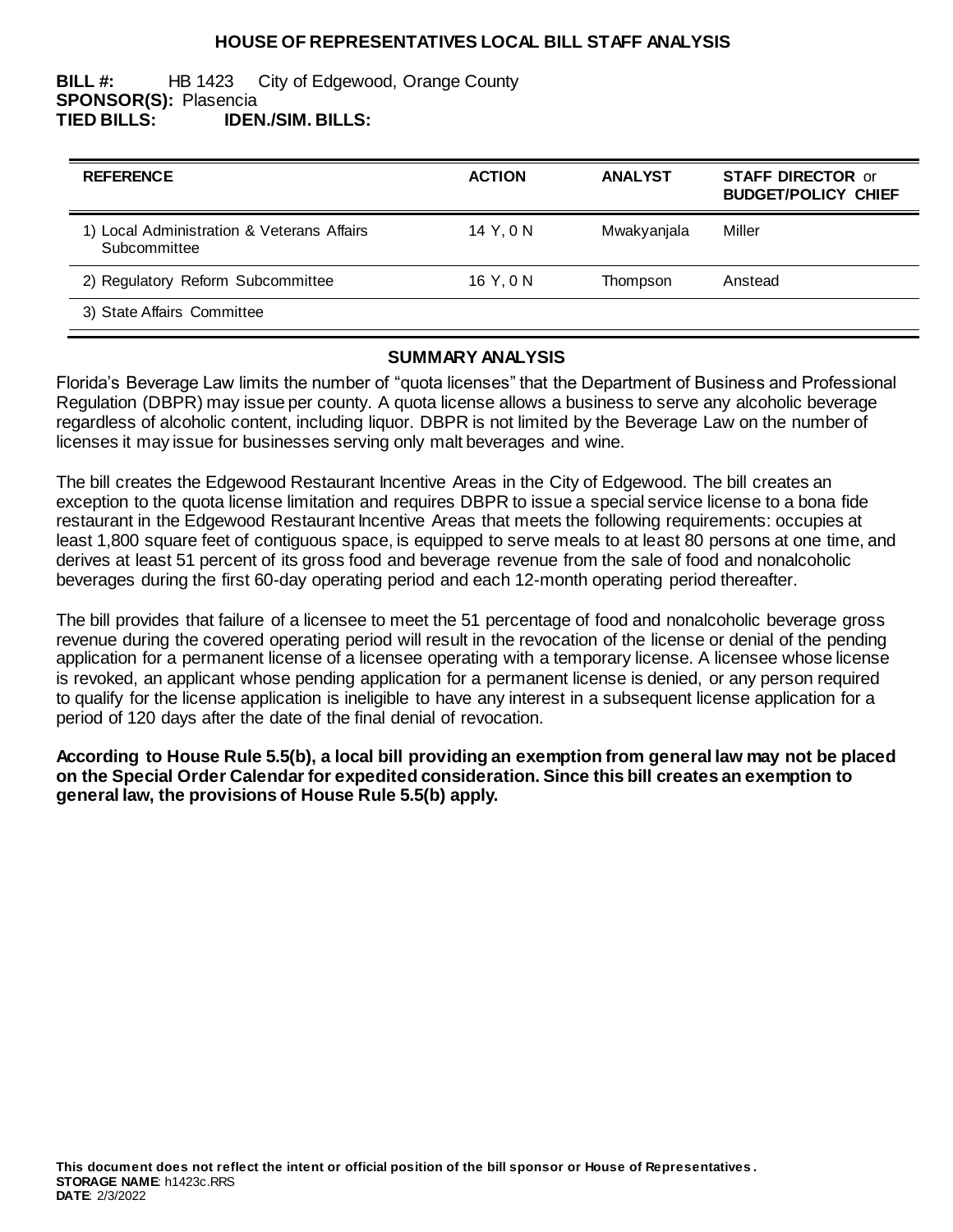## **FULL ANALYSIS**

## **I. SUBSTANTIVE ANALYSIS**

## A. EFFECT OF PROPOSED CHANGES:

# **Present Situation**

## Beverage Law

The Division of Alcoholic Beverages and Tobacco (Division) within the Department of Business and Professional Regulation (DBPR) is responsible for regulating the conduct, management, and operation of the manufacturing, packaging, distribution, and sale of alcoholic beverages within the state.<sup>1</sup> Chapters 561-565 and 567-568, F.S., comprise Florida's Beverage Law.

Under the Beverage Law, DBPR is not limited on the number of licenses it issues to businesses selling malt beverages or wine. However, statute limits the number of licenses that may be issued under s. 565.02(1)(a)-(f), F.S., to one license per 7,500 residents per county with a minimum of three licenses per county that has approved the sale of intoxicating liquors.<sup>2</sup> This license, often referred to as a "quota license," allows a business to sell any alcoholic beverage regardless of alcoholic content, including liquor or distilled spirits.<sup>3</sup>

There are several exceptions to the quota license limitation, $4$  and businesses that meet the requirements set out in one of the exceptions may be issued a special license by DBPR allowing the business to serve any alcoholic beverages regardless of alcohol content. A food service establishment may qualify for an exemption if the building has at least 2,500 square feet of service area, is equipped to serve meals to 150 persons at one time, and derives at least 51 percent of its gross food and beverage revenue from the sale of food and nonalcoholic beverages during the first 120-day operating period and the first 12-month operating period thereafter.<sup>5</sup>

Alcoholic beverages sold for consumption on premises must be consumed inside the licensed premises.<sup>6</sup> DBPR may approve a temporary expansion of the licensed premises to include a sidewalk or other outdoor area for special events.<sup>7</sup> The business must pay an application fee of \$100, stipulate the timeframe for the special event, submit a sketch outlining the expanded premises, and submit written approval from the county or municipality.

## **Effect of the Bill**

The bill creates the Edgewood Restaurant Incentive Areas in the City of Edgewood.

The bill requires DBPR to issue a special food service license to a bona fide restaurant in the Edgewood Restaurant Incentive Areas that occupies at least 1,800 square feet of contiguous space, is equipped to serve meals to at least 80 persons at one time, and derives at least 51 percent of its gross food and beverage revenue from the sale of food and nonalcoholic beverages during the first 60-day operating period and each 12-month operating period thereafter. The bill includes a complete legal description of the area in which the exemption to the quota license will apply.

The bill provides that failure of a licensee who is issued a special license to meet the 51 percentage of food and nonalcoholic beverage gross revenue requirement during the covered operating period will result in the revocation of the license or denial of the pending application for a permanent license of a

l

- <sup>4</sup> S. 561.20(2), F.S.
- <sup>5</sup> S. 561.20(2)(a)4., F.S. *See* Rule 61A-3.0141, F.A.C.
- <sup>6</sup> *See* s. 561.01(11), F.S. (defining "licensed premises" and requiring written approval from the county or municipality to include a sidewalk or any other outside area as part of the licensed premise).

<sup>7</sup> S. 561.01(11), F.S. *See* Rule 61A-5.0013, F.A.C.

**STORAGE NAME**: h1423c.RRS **PAGE: 2**

<sup>1</sup> S. 561.02, F.S.

<sup>2</sup> S. 561.20(1), F.S.

<sup>3</sup> S. 565.02, F.S.